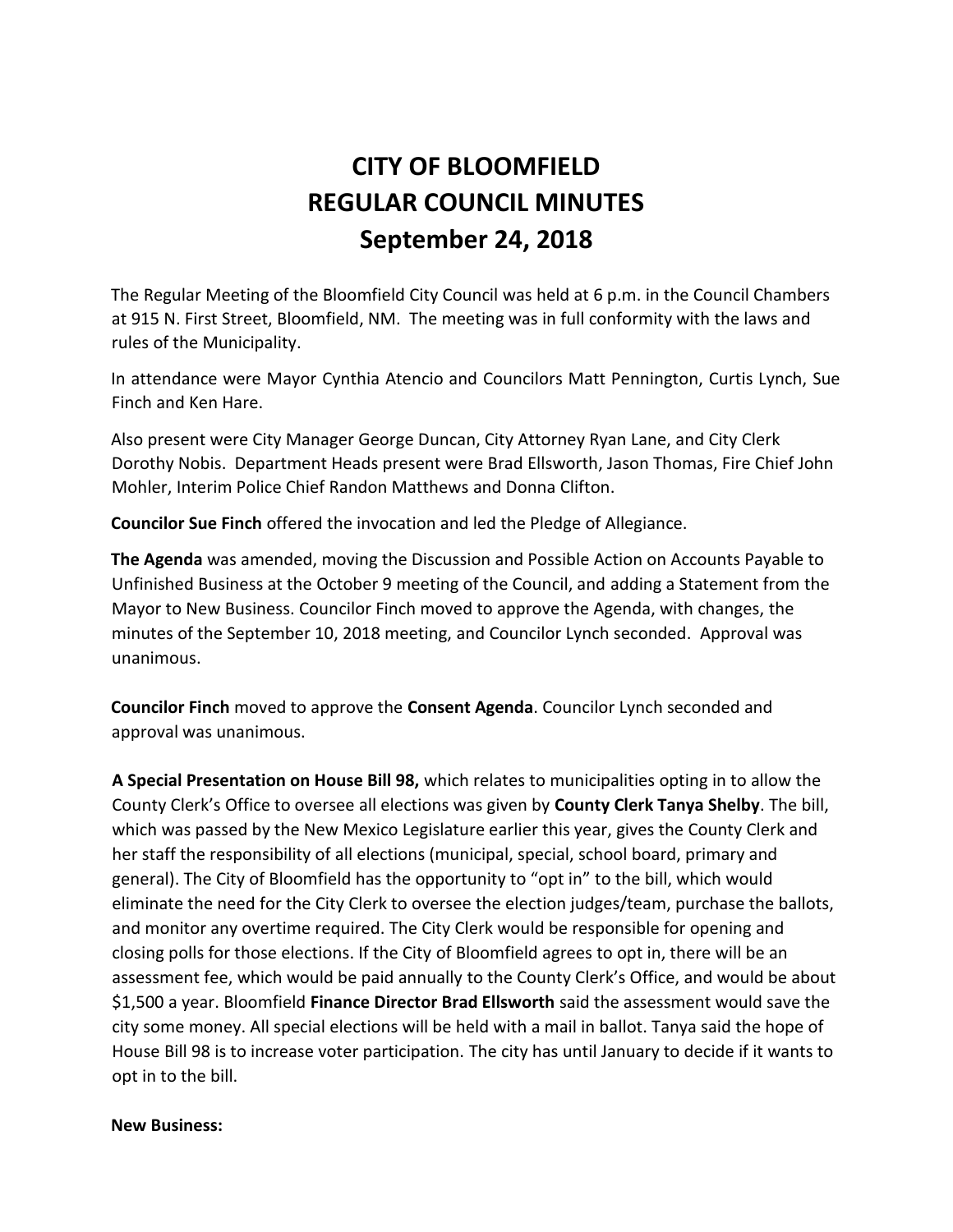**Public Works Director Jason Thomas** asked the Council to approve an agreement with Bohannan Huston Inc. (BHI) for the final design of the Water Reclamation facility. Rob Richardson of BHI was on hand to answer questions and provide additional information. Councilor Lynch moved to approve the agreement and Councilor Hare seconded. Approval was unanimous.

**Finance Director Brad Ellsworth** presented his Monthly Financial Report. Brad said revenues are slightly over budget, with the revenue from Gross Receipts Taxes (GRT) about \$100,000 over budget so far this year. He reminded the Council, however, that the summer months generate the most GRT, so we can anticipate less GRT revenue for the remainder of the year. Councilor Hare had some questions, all of which were answered to Councilor Hare's satisfaction.

**Mayor Atencio** read the following statement regarding the council's discussions with San Juan County in examining the futures of the city's Police and Fire Departments:

"In reference to the statement I released on Thursday, (September 20, 2018), I want to reiterate that NO decisions have been made on either the Police Department or the Fire Department. We will NOT make any of those decisions without having all the information necessary. That includes financial and department data. The council and I just ask for your patience and, again, to keep an open mind. We do not have any answers at this time. We have only begun the preliminary talks with the county. So we cannot tell you how much it will cost or any other information because, like I said, we are only in the preliminary stages. We are seeking out this information. The Sheriff's Office has begun an evaluation of the Bloomfield Police Department. This evaluation will serve as a tool, both for the SO to look at costs and also for the City of Bloomfield to be able to evaluate the cost of our department.

We have also been actively working with San Juan County Fire to examine the Bloomfield Fire Department.

The Council and I will schedule public meetings when all the data is available, to share and gather input.

Again, I say we are in the very preliminary stages. We invite you to participate in the public meetings, when we get them scheduled. Thank you."

# **Unfinished Business:**

There was no Unfinished Business to discuss.

# **Department and Public Input:**

**Amanda Sandoval** said her father, Audie Medina, and her grandfather, Loyd Medina, have land at 603 South Craemer Street in Bloomfield. They would like to put an RV storage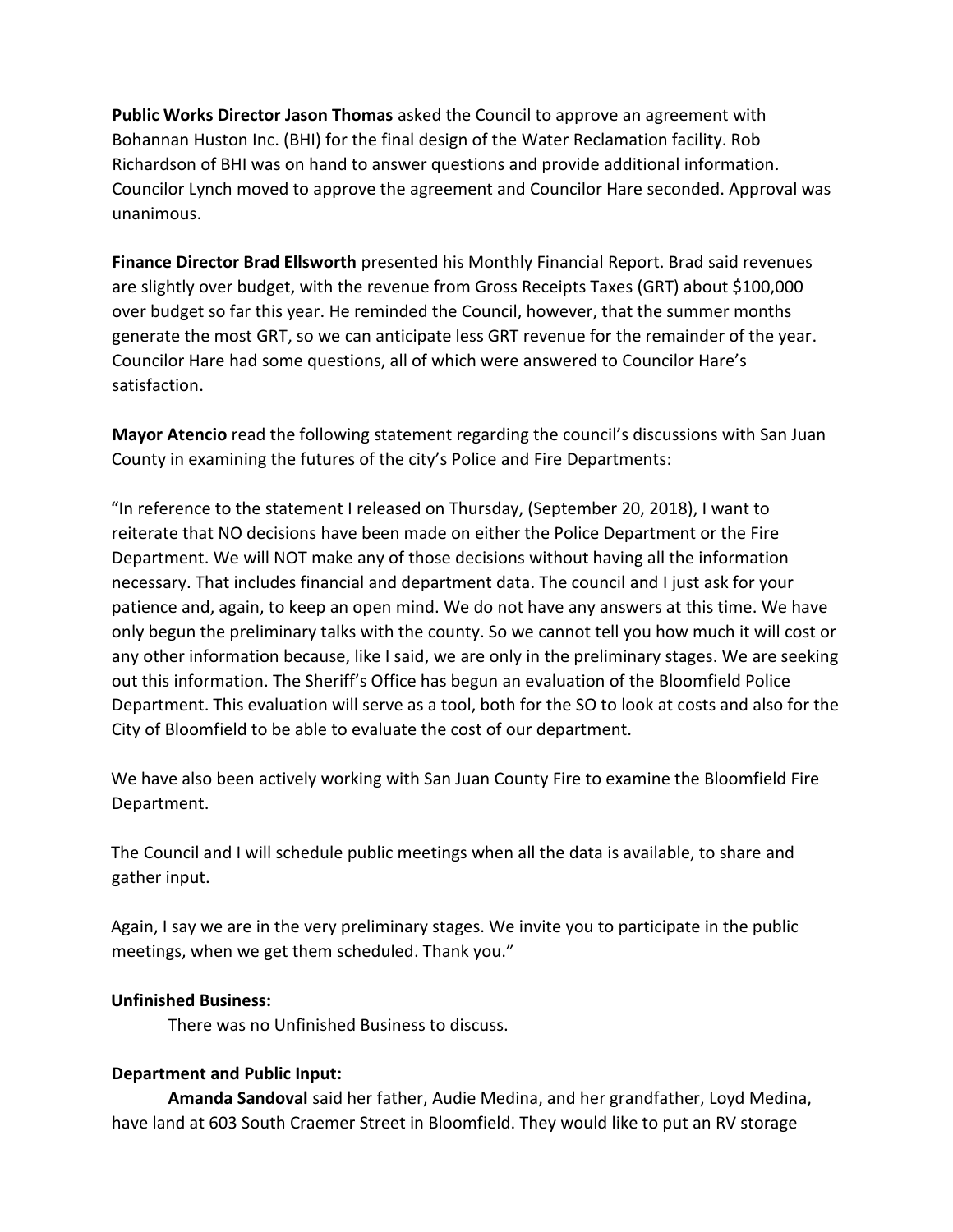facility on the land, which is currently zoned agriculture. She asked what needed to be done to rezone that land to commercial. Mayor Atencio asked Ms. Sandoval to get with the City Clerk, who will schedule a meeting of the Planning and Zoning Commission, which will hear her father and grandfather's plans and make a recommendation to the Council.

**Sam Mohler** said he is passionate about the city's police and fire departments and he appreciates the council looking at the city's budget. He also said he looks forward to the public meetings the council plans to discuss the future of the departments.

**Patricia (Trish) Clark** extended her appreciation to the council and believes the council has the heart of civil servants. She also thanked city employees for their efforts in making Bloomfield a good city to live in. Ms. Clark encouraged the council to continue to support and maintain the Police Department, and think of the long view of the department instead of the short view.

**Gary Lepire** shared his thoughts on the Bloomfield Police Department and encouraged the Council to look at all facts before making a decision. He stated he is against partnering with the Sheriff's Office.

**Councilor Finch** said the Bloomfield Pride Committee participated in the Bureau of Land Management's Public Lands Day on September 22. Part of the committee cleaned up along the San Juan River and the Riverwalk area, and Public Works Director Jason Thomas had a crew of Bloomfield High School who helped clean up the Lybertee Park area. Councilor Finch thanked the Parks Department staff for their help and said the Bloomfield Pride Committee will schedule another clean-up day in the near future.

**Mayor Atencio** said she had received positive feedback from the community regarding the staff at the Aquatic Center. She thanked the staff for their hard work.

**Councilor Pennington** said he visits with a lot of people at Farmers Market and the feedback on the Fire Department and the Police Department is always good. He said he deals with both departments probably more than anyone else and he appreciates the departments and all they do.

**Councilor Lynch** agreed with Councilor Pennington's comments. He added that the Council wants to pay firefighters and officers what they are worth, but the city is unable to do that at this time. He said the Council is only looking at options now and no decisions have been made.

**Fire Chief John Mohler** said he needs more help in the Fire Department, but it is more than the city can afford. He asked everyone to look at the Fire Department and the Police Department separately and that the Fire Department won't be eliminated if the county partners with the city, but the community will be better served by additional staffing and equipment. Chief Mohler also stated that the Bloomfield Fire Department is the third busiest in San Juan County and his primarily volunteer firefighters are tired and they need help. He also added that the Fire Department always has the best interests of Bloomfield residents in mind.

#### **CLOSED EXECUTIVE SESSION**

**Mayor Atencio** asked for a motion to go into a Closed Executive Session to discuss limited personnel and pending/threatened litigation. Councilor Hare moved to go into Closed Executive Session to discuss those issues and Councilor Finch seconded. Approval was